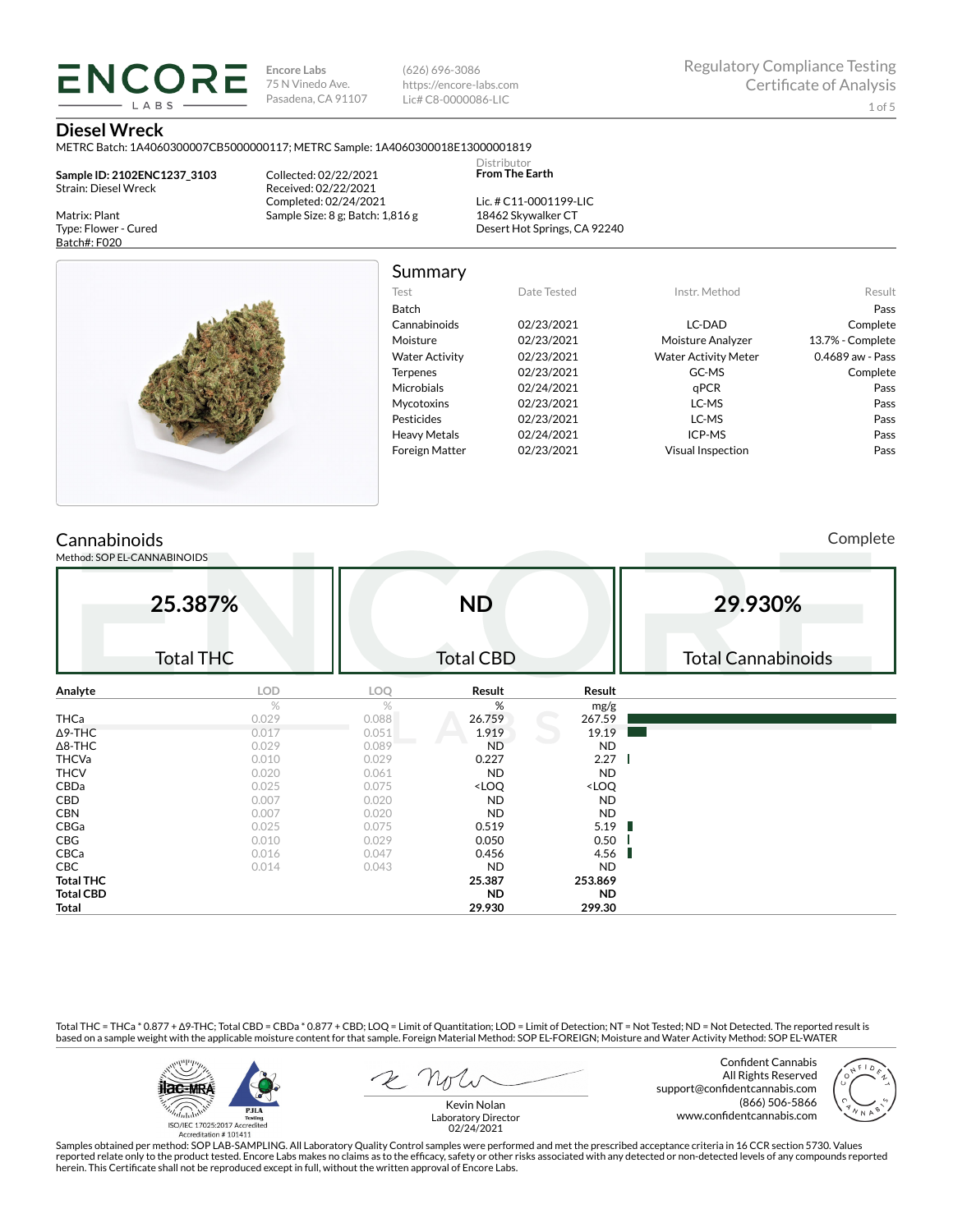**ENCORE Encore Labs** 75 N Vinedo Ave. Pasadena, CA 91107

(626) 696-3086 https://encore-labs.com Lic# C8-0000086-LIC

### **Diesel Wreck**

LABS

|                                                       | <u>IVILTING DAICH. IM TOODDOOD / CDJOODDOIIT/, IVILTING JAIHDIG. IM TOODJOOD IDLIJOODDOIDI7</u> |                               |                              |        |  |
|-------------------------------------------------------|-------------------------------------------------------------------------------------------------|-------------------------------|------------------------------|--------|--|
| Sample ID: 2102ENC1237 3103<br>Strain: Diesel Wreck   | Collected: 02/22/2021<br>Received: 02/22/2021                                                   | Distributor<br>From The Earth |                              |        |  |
|                                                       | Completed: 02/24/2021                                                                           | Lic. # C11-0001199-LIC        |                              |        |  |
| Matrix: Plant<br>Type: Flower - Cured<br>Batch#: F020 | Sample Size: 8 g; Batch: 1,816 g                                                                | 18462 Skywalker CT            | Desert Hot Springs, CA 92240 |        |  |
| <b>Terpenes</b>                                       |                                                                                                 |                               |                              |        |  |
| Method: SOP EL-TERPENES                               |                                                                                                 |                               |                              |        |  |
| Analyte                                               | <b>LOD</b>                                                                                      | <b>LOO</b>                    | Result                       | Result |  |
|                                                       | $\%$                                                                                            | $\%$                          | %                            | mg/g   |  |
| β-Myrcene                                             | 0.002                                                                                           | 0.011                         | 1.173                        | 11.73  |  |
| β-Caryophyllene                                       | 0.003                                                                                           | 0.011                         | 0.515                        | 5.15   |  |
| $\alpha$ -Pinene                                      | 0.001                                                                                           | 0.011                         | 0.447                        | 4.47   |  |
| $\beta$ -Pinene                                       | 0.001                                                                                           | 0.011                         | 0.208                        | 2.08   |  |
| $\alpha$ -Humulene                                    | 0.002                                                                                           | 0.011                         | 0.152                        | 1.52   |  |
| δ-Limonene                                            | 0.002                                                                                           | 0.011                         | 0.094                        | 0.94   |  |

| 0.001 | 0.011 | 0.447                                                    | 4.47                         |  |
|-------|-------|----------------------------------------------------------|------------------------------|--|
| 0.001 | 0.011 | 0.208                                                    | 2.08                         |  |
| 0.002 | 0.011 | 0.152                                                    | 1.52                         |  |
| 0.002 | 0.011 | 0.094                                                    | 0.94                         |  |
| 0.001 | 0.007 | 0.023                                                    | 0.23                         |  |
| 0.002 | 0.011 | 0.019                                                    | 0.19                         |  |
| 0.002 | 0.011 | 0.012                                                    | 0.12                         |  |
| 0.002 | 0.011 | ND.                                                      | ND.                          |  |
| 0.001 | 0.011 | <loq< td=""><td><loq< td=""><td></td></loq<></td></loq<> | <loq< td=""><td></td></loq<> |  |
| 0.000 | 0.005 | ND.                                                      | ND.                          |  |
| 0.001 | 0.011 | <b>ND</b>                                                | ND.                          |  |
| 0.002 | 0.011 | ND.                                                      | ND.                          |  |
| 0.002 | 0.011 | <b>ND</b>                                                | ND.                          |  |
| 0.002 | 0.011 | <b>ND</b>                                                | ND.                          |  |
| 0.003 | 0.011 | <b>ND</b>                                                | ND.                          |  |
| 0.002 | 0.011 | ND.                                                      | ND                           |  |
| 0.002 | 0.011 | ND.                                                      | ND.                          |  |
|       |       | 2.644                                                    | 26.44                        |  |
|       |       |                                                          |                              |  |

## Primary Aromas



Date Tested: 02/23/2021<br>LOQ = Limit of Quantitation; LOD = Limit of Detection; NT = Not Tested; ND = Not Detected. The reported result is based on a sample weight with the applicable moisture content for that sample.



2 Not

Confident Cannabis All Rights Reserved support@confidentcannabis.com (866) 506-5866 www.confidentcannabis.com



Kevin Nolan Laboratory Director 02/24/2021

Samples obtained per method: SOP LAB-SAMPLING. All Laboratory Quality Control samples were performed and met the prescribed acceptance criteria in 16 CCR section 5730. Values reported relate only to the product tested. Encore Labs makes no claims as to the efficacy, safety or other risks associated with any detected or non-detected levels of any compounds reported<br>herein. This Certificate shall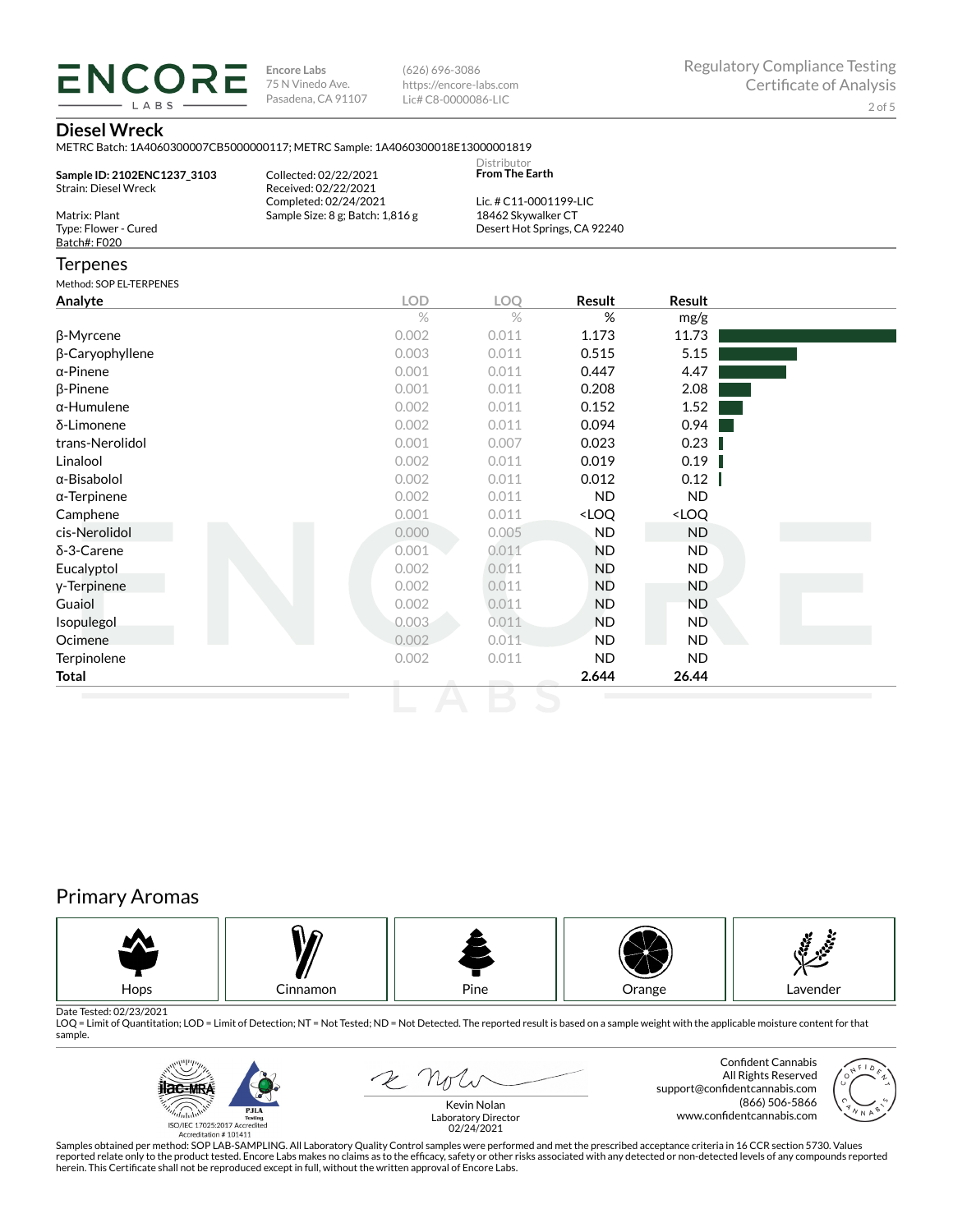**Encore Labs** 75 N Vinedo Ave. Pasadena, CA 91107 (626) 696-3086 https://encore-labs.com Lic# C8-0000086-LIC

> **Distributor From The Earth**

#### **Diesel Wreck**

Matrix: Plant Type: Flower - Cured Batch#: F020

Pesticides

METRC Batch: 1A4060300007CB5000000117; METRC Sample: 1A4060300018E13000001819

**Sample ID: 2102ENC1237\_3103** Strain: Diesel Wreck

**ENCORE IARS** 

> Collected: 02/22/2021 Received: 02/22/2021 Completed: 02/24/2021 Sample Size: 8 g; Batch: 1,816 g

Lic. # C11-0001199-LIC 18462 Skywalker CT Desert Hot Springs, CA 92240

#### Method: SOP EL-PesticidesLCMS LC-MS **Analyte LOD LOQ Limit Result Status**  $\mu$ g/g  $\mu$ g/g  $\mu$ g/g  $\mu$ g/g Abamectin 0.005 0.02 0.1 ND Pass Acephate 0.002 0.01 0.1 ND Pass Acequinocyl 0.01 0.02 0.1 ND Pass Acetamiprid 0.005 0.02 0.1 ND Pass Aldicarb 0.05 0.1 0.05 ND Pass Azoxystrobin 0.005 0.02 0.1 ND Pass Bifenazate 0.005 0.01 0.1 ND Pass Bifenthrin 0.005 0.01 3 ND Pass Boscalid 0.02 0.05 0.1 ND Pass **Captan 12 0.2 0.3 0.7 ND Pass Carbaryl 0.02 0.05 0.5 ND Pass** Carbofuran 0.05 0.1 0.05 ND Pass Chlorantraniliprole 0.002 0.01 10 ND Pass Chlordane 0.05 0.1 0.05 ND Pass Chlorfenapyr 0.05 0.1 0.05 ND Pass Chlorpyrifos 0.05 0.1 0.05 ND Pass Clofentezine 0.01 0.02 0.1 ND Pass Coumaphos 0.02 0.05 0.02 ND Pass Cyfluthrin 0.05 0.1 2 ND Pass Cypermethrin 0.1 0.2 1 ND Pass Daminozide 0.02 0.05 0.02 ND Pass **Diazinon** 0.002 0.01 0.1 ND Pass Dichlorvos 0.02 0.05 0.02 ND Pass Dimethoate 0.02 0.05 0.02 ND Pass Dimethomorph 0.005 0.02 2 ND Pass Ethoprophos 0.05 0.1 0.05 ND Pass Etofenprox 0.05 0.1 0.05 ND Pass Etoxazole 0.005 0.02 0.1 ND Pass Fenhexamid 0.005 0.02 0.1 ND Pass Fenoxycarb 0.05 0.1 0.05 ND Pass Fenpyroximate 0.005 0.02 0.1 ND Pass Fipronil 0.05 0.1 0.05 ND Pass Flonicamid 0.01 0.02 0.1 ND Pass **Analyte LOD LOQ Limit Result Status**  $\mu$ g/g  $\mu$ g/g  $\mu$ g/g  $\mu$ g/g Fludioxonil 0.01 0.05 0.1 ND Pass Hexythiazox 0.005 0.02 0.1 ND Pass **Imazalil 11 0.05 0.1 0.05 ND Pass** Imidacloprid 0.005 0.02 5 ND Pass Kresoxim Methyl  $0.005$  0.02 0.1 ND Pass **Malathion** 0.02 0.05 0.5 **ND Pass** Metalaxyl 0.002 0.005 2 ND Pass Methiocarb 0.05 0.1 0.05 ND Pass **Methomyl** 0.01 0.02 1 **ND Pass** Mevinphos 0.02 0.05 0.02 ND Pass Myclobutanil 0.005 0.01 0.1 ND Pass **Naled 1200 0.01 0.02 0.1 ND Pass Oxamyl** 0.005 0.01 0.5 **ND Pass** Paclobutrazol 0.05 0.1 0.05 ND Pass Parathion Methyl 0.02 0.05 0.02 ND Pass Pentachloronitrobenzene 0.02 0.05 0.1 ND Pass Permethrin 0.02 0.05 0.5 ND Pass Phosmet 0.01 0.02 0.1 ND Pass Piperonyl Butoxide 0.002 0.01 3 ND Pass Prallethrin 0.005 0.02 0.1 ND Pass Propiconazole 0.005 0.01 0.1 ND Pass **Propoxur 1988 0.05 0.1 0.05 ND Pass Pyrethrins 0.02 0.05 0.5 ND Pass Pyridaben 1988 0.005 0.01 0.1 ND Pass Spinetoram 0.005 0.01 0.1 ND Pass** Spinosad 0.005 0.01 0.1 ND Pass Spiromesifen 0.01 0.02 0.1 ND Pass Spirotetramat 0.005 0.01 0.1 ND Pass Spiroxamine 0.05 0.1 0.05 ND Pass Tebuconazole 0.005 0.01 0.1 ND Pass Thiacloprid 0.02 0.05 0.02 ND Pass Thiamethoxam 0.005 0.01 5 ND Pass Trifloxystrobin 0.005 0.01 0.1 ND Pass

LOQ = Limit of Quantitation; LOD = Limit of Detection; NT = Not Tested; ND = Not Detected.

**ilac-MRA P.ILA** أيطيبك ISO/IEC 17025:2017 Ac

Accreditation #101411

Z Nolw

Confident Cannabis All Rights Reserved support@confidentcannabis.com (866) 506-5866 www.confidentcannabis.com



Kevin Nolan Laboratory Director 02/24/2021

Samples obtained per method: SOP LAB-SAMPLING. All Laboratory Quality Control samples were performed and met the prescribed acceptance criteria in 16 CCR section 5730. Values reported relate only to the product tested. Encore Labs makes no claims as to the efficacy, safety or other risks associated with any detected or non-detected levels of any compounds reported herein. This Certificate shall not be reproduced except in full, without the written approval of Encore Labs.

Pass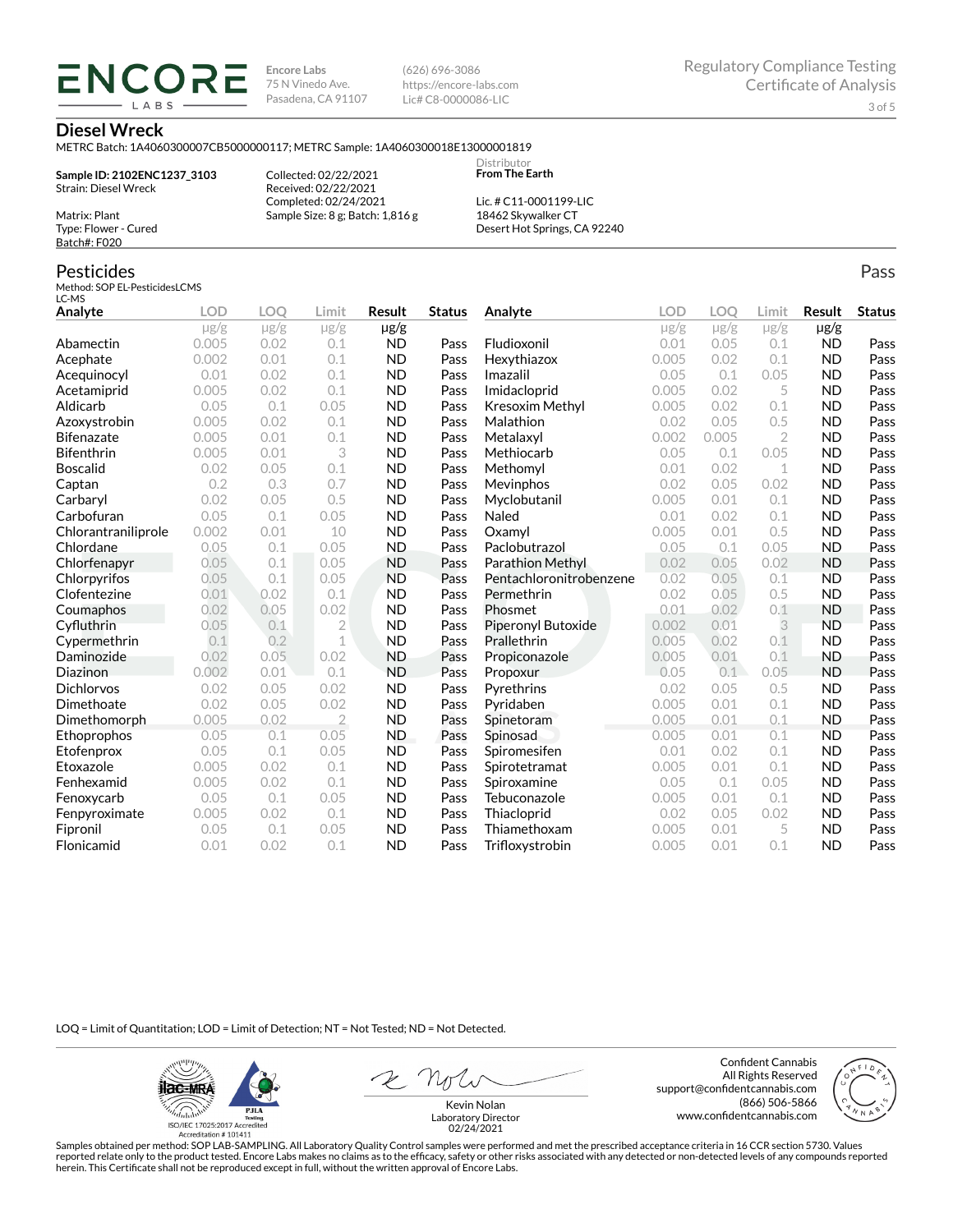**ENCORE Encore Labs** 75 N Vinedo Ave. Pasadena, CA 91107

(626) 696-3086 https://encore-labs.com Lic# C8-0000086-LIC

Pass

#### **Diesel Wreck**

LABS

METRC Batch: 1A4060300007CB5000000117; METRC Sample: 1A4060300018E13000001819

|                                        |                                  | Distributor                  |  |
|----------------------------------------|----------------------------------|------------------------------|--|
| Sample ID: 2102ENC1237 3103            | Collected: 02/22/2021            | <b>From The Earth</b>        |  |
| Strain: Diesel Wreck                   | Received: 02/22/2021             |                              |  |
|                                        | Completed: 02/24/2021            | Lic. # C11-0001199-LIC       |  |
| Matrix: Plant                          | Sample Size: 8 g; Batch: 1,816 g | 18462 Skywalker CT           |  |
| Type: Flower - Cured                   |                                  | Desert Hot Springs, CA 92240 |  |
| Batch#: F020                           |                                  |                              |  |
| Mycotoxins                             |                                  |                              |  |
| Method: SOP EL-PesticidesLCMS<br>LC-MS |                                  |                              |  |
|                                        |                                  |                              |  |

| -- - -                  |       |       |            |            |               |
|-------------------------|-------|-------|------------|------------|---------------|
| Analyte                 | LOD.  | LOC   | Limit      | Result     | <b>Status</b> |
|                         | µg/kg | µg/kg | $\mu$ g/kg | $\mu$ g/kg |               |
| <b>B1</b>               |       |       |            | <b>ND</b>  | Tested        |
| B <sub>2</sub>          |       |       |            | <b>ND</b>  | Tested        |
| G <sub>1</sub>          |       |       |            | <b>ND</b>  | Tested        |
| G <sub>2</sub>          |       |       |            | <b>ND</b>  | Tested        |
| Ochratoxin A            |       |       | 20         | <b>ND</b>  | Pass          |
| <b>Total Aflatoxins</b> |       |       | 20         | <b>ND</b>  | Pass          |



Date Tested: 02/23/2021 LOQ = Limit of Quantitation; LOD = Limit of Detection; NT = Not Tested; ND = Not Detected.



Confident Cannabis All Rights Reserved support@confidentcannabis.com (866) 506-5866 www.confidentcannabis.com



Kevin Nolan Laboratory Director 02/24/2021

Samples obtained per method: SOP LAB-SAMPLING. All Laboratory Quality Control samples were performed and met the prescribed acceptance criteria in 16 CCR section 5730. Values reported relate only to the product tested. Encore Labs makes no claims as to the efficacy, safety or other risks associated with any detected or non-detected levels of any compounds reported<br>herein. This Certificate shall